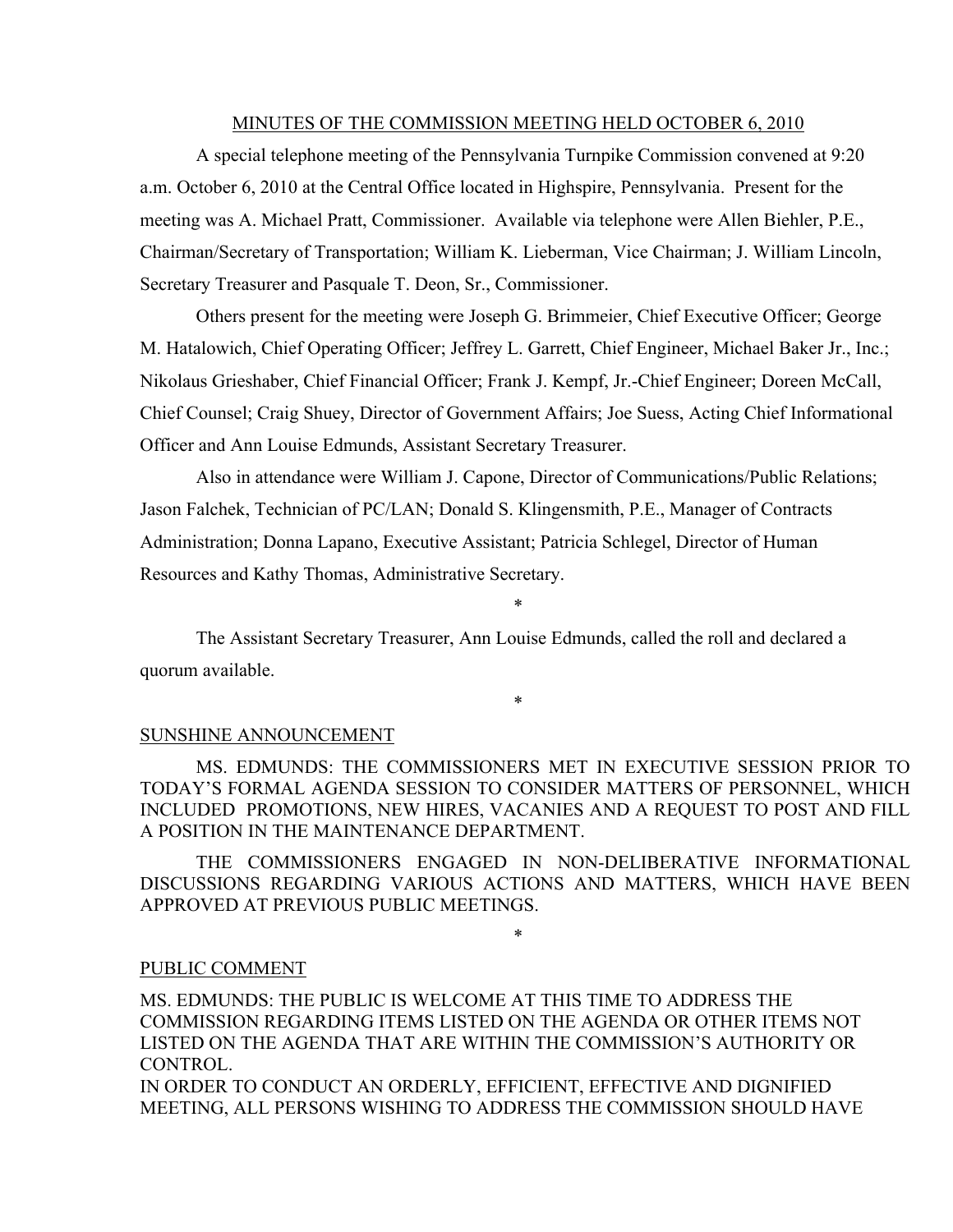# SIGNED IN AND REQUESTED TIME TO SPEAK. IF YOU HAVE NOT DONE SO, YOU ARE INVITED TO DO SO. AT THIS TIME WE REQUEST ALL VISITORS TO STAND AND INTRODUCE YOURSELF AND YOUR ORGANIZATION.

THIS CONCLUDES THE PUBLIC COMMENT SECTION OF THE MEETING.

## MINUTES OF THE MEETING

Motion-That the Minutes of the meeting held September 21, 2010 be approved and filed-was made by Commissioner Lincoln, seconded by Commissioner Pratt; and passed unanimously.

\*

\*

#### COMMUNICATIONS

Motion-That the Commission accepts and files the memo received from the Chief Counsel-was made by Commissioner Lincoln, seconded by Commissioner Deon; and passed unanimously.

\*

\*

#### PERSONNEL

Motion-That the Commission approves the Personnel as submitted-was made by Commissioner Pratt, seconded by Commissioner Lincoln; and passed unanimously.

#### **NEW BUSINESS**

Reinvestments, Liquidations and Purchase of Securities

Upon the motion by Commissioner Lieberman, seconded by Commissioner Lincoln, the following Resolution was presented for adoption:

## RESOLUTION

BE IT RESOLVED that The Pennsylvania Turnpike Commission hereby ratifies the action of the Assistance Chief Financial Officer, with the approval of the Chief Executive Officer and the Consulting Engineer, in directing the Trustee to make the foregoing reinvestments, liquidations and purchases; and

BE IT FURTHER RESOLVED that copies of the Resolution certified by the Assistant Secretary Treasurer shall be forwarded to the Trustee as required in Article VI, Section 602 of the 2001 Amended and Restated Trust Indenture.

The following members voted yea: Commissioners Biehler, Lieberman, Lincoln, Deon and Pratt. The motion passed unanimously.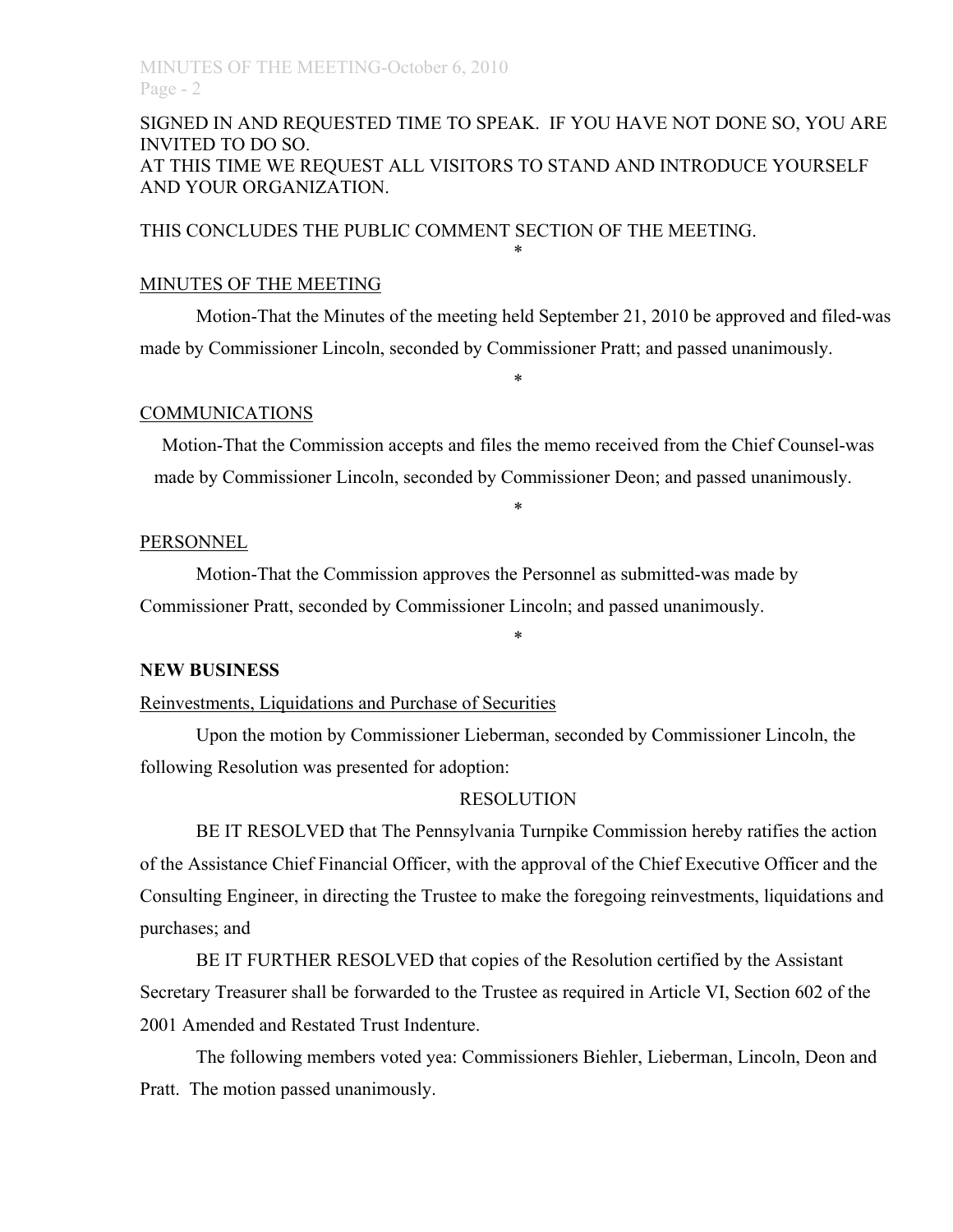## AGREEMENT

Motion-That the Commission approves the negotiation and execution of an Amendment to our Agreement with Travelers Marketing to sell advertising space at the Turnpike Interchanges, to extend the terms of the agreement until August 31, 2014-was made by Commissioner Lieberman, seconded by Commissioner Lincoln; and passed unanimously.

\*

\*

## RIGHT-OF-WAY REQUESTS

Motion-That the Commission approves the Right-of-Way Requests for the items listed in memos "a" through "d":

- a. Authorize the acquisition of Right-of-Way #17919, a total take parcel, necessary for construction of the Southern Beltway Project (US 22 to I-79), by issuing payment in the amount of \$179,566.77, payable to Urban Settlement Company, Escrow Agent; representing fair market value, prorated taxes and recording fees; authorize the appropriate Commission officials to execute the agreement of sale, authorize the payment of additional statutory damages as calculated by the Legal Department and approved by the Chief Executive Officer, and payment of the fair market value to the property owners is contingent upon the delivery of a deed prepared by the Legal Department;
- b. Authorize the acquisition of Right-of-Way #14212-RA, a partial take parcel, necessary for the total reconstruction project from MP 40.00 to MP 48.00, by issuing payment in the amount of \$2,300.00, payable to StoneMor Pennsylvania, LLC; representing fair market value; authorize the appropriate Commission officials to execute the agreement of sale, authorize the payment of additional statutory damages as calculated by the Legal Department and approved by the Chief Executive Officer, and payment of the fair market value to the property owner is contingent upon the delivery of a deed prepared by the Legal Department;
- c. Authorize the acquisition of Right-of-Way #2134-B, a partial take parcel, necessary for the bridge replacement project at MP 149.50, by issuing payment in the amount of \$2,400.00, payable to Duane and Marjorie Wilt; representing fair market value, moving costs and Section 710 fees; authorize the appropriate Commission officials to execute the agreement of sale, authorize the payment of additional statutory damages as calculated by the Legal Department and approved by the Chief Executive Officer, and payment of the fair market value to the property owners is contingent upon the delivery of a deed prepared by the Legal Department;
- d. Authorize the acquisition of Right-of-Way #14128, a total take parcel, necessary for construction of the Southern Beltway Project (US 22 to I-79), by issuing payment in the amount of \$327,863.00, payable to Urban Settlement Company, Escrow Agent; representing fair market value, prorated taxes and recording fees; authorize the appropriate Commission officials to execute the agreement of sale, authorize the payment of additional statutory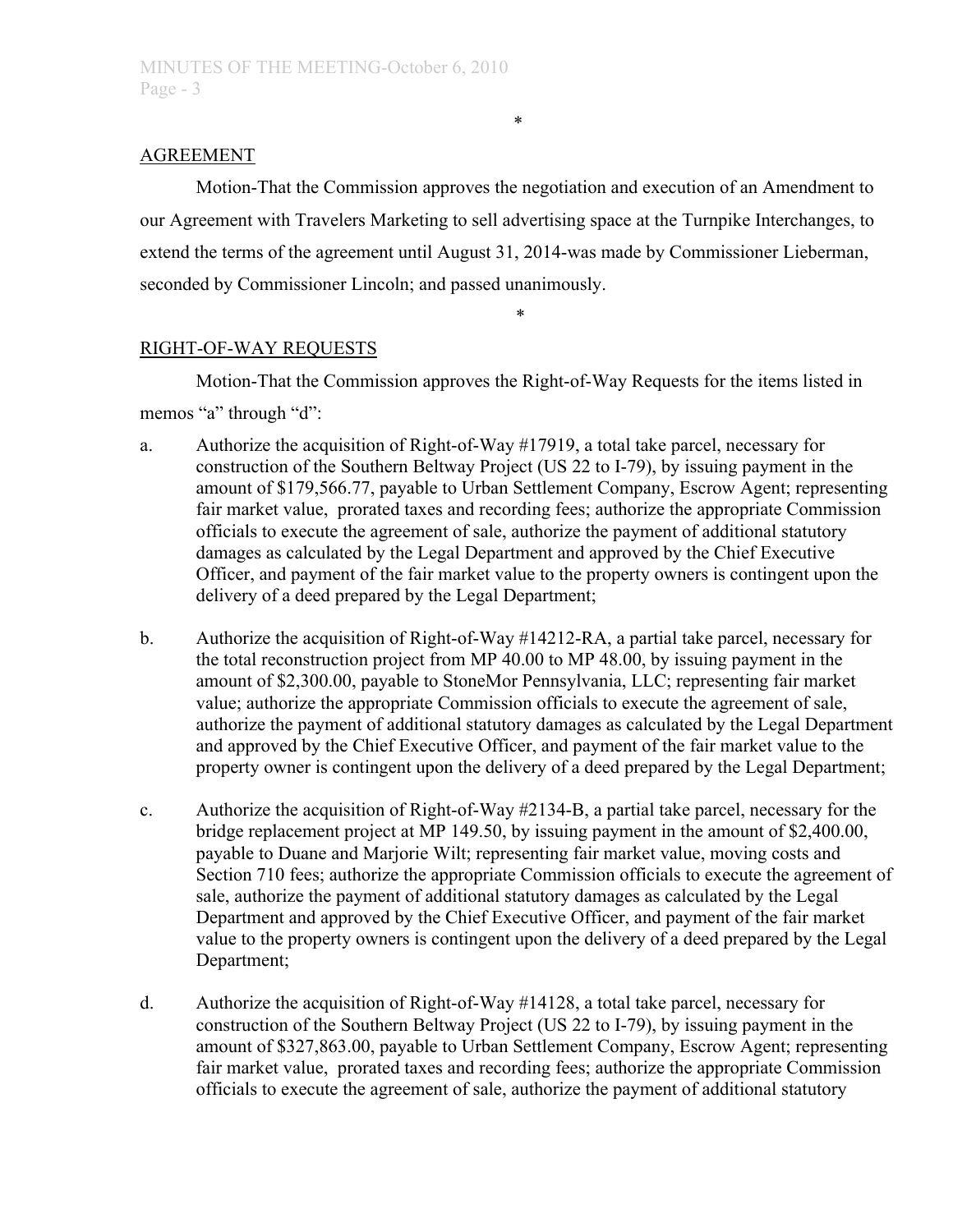damages as calculated by the Legal Department and approved by the Chief Executive Officer, and payment of the fair market value to the property owner is contingent upon the delivery of a deed prepared by the Legal Department.

-was made by Commissioner Deon, seconded by Commission Lincoln; and passed unanimously. \*

# ADVERTISING

Motion-That the Commission approves advertising for the annual independent audit services for the next three fiscal years-was made by Commissioner Deon, seconded by Commissioner Lincoln; and passed unanimously.

\*

## AWARD OF BIDS, RENEWAL OF AN AGREEMENT, ISSUANCE OF PURCHASE ORDERS

Motion-That the Commission Approves the Award of Bids, Renewal of an Award and the Issuance of Purchase Orders for the items listed in memos "a" through "c":

| a. | Exercising our option to renew the award for tires (November 1, $2010 -$ October 31, 2010): |              |
|----|---------------------------------------------------------------------------------------------|--------------|
|    | Goodyear Tire & Rubber                                                                      | \$132,000.00 |
|    | Michelin North American Inc.                                                                | \$110,000.00 |
|    | <b>TOTAL</b>                                                                                | \$242,000.00 |

- b. GAI-TRONICS radio/intercom system for M15, M22 and M26 Interchanges on the Mon/Fayette Expressway, to GAI-Tronics Corporation; at a total award of \$156,329.70;
- c. Thirteen (13) REACT 350 permanent impact attenuators, to the lowest responsive and responsible bidder, M H Corbin, Inc.; at a total award of \$557,830.00.

-was made by Commissioner Deon, seconded by Commissioner Pratt; and passed unanimously.

\*

## PTRC RECOMMENDATION

Motion-Approve the selection recommendation from the Procurement Technical Review Committee and authorize the negotiation and execution of an agreement for Employee Assistance Program (EAP) Services to ComPysch Corporation-was made by Commissioner Lincoln, seconded by Commissioner Pratt; and passed unanimously.

\*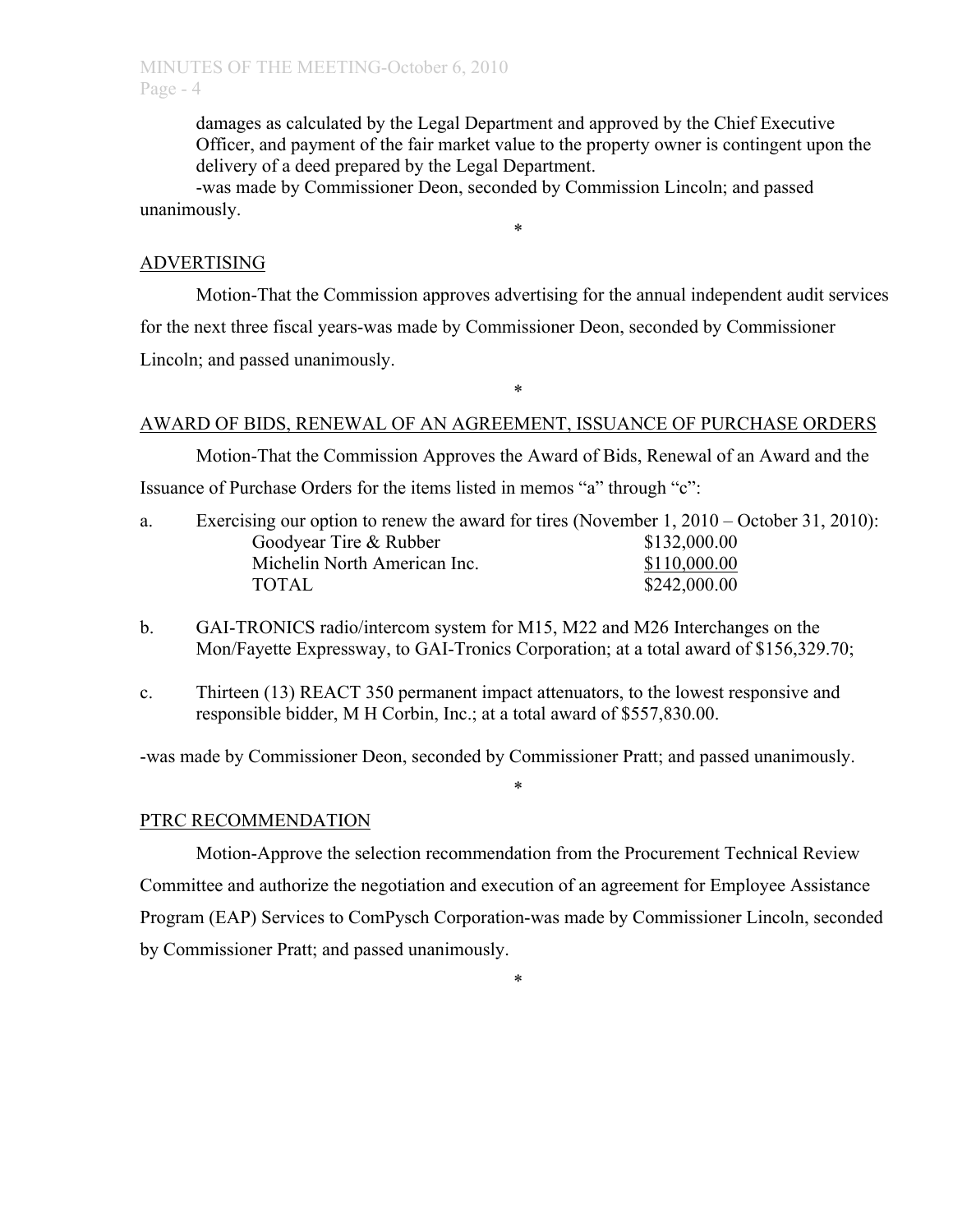# ITEMS ADDED TO THE FORMAL AGENDA

# SUPPLEMENT

Motion-Approve the preparation and execution of a Supplemental Agreement with Johnson, Mirmiran & Thompson, P.C. (JMT) for construction inspection/project management for the bridge reconstruction project MP 211.00 to MP 215.00, for an increase of \$875,972.51; increasing the notto-exceed amount to \$10,293,950.30-was made by Commissioner Deon, seconded by Commissioner Pratt; and passed unanimously.

\*

# CHANGE ORDERS

Motion-That the Commission approves the Change Orders for the items in memos "a" and

 $b$ ":

- a. Change Order #4 for Contract #05-001-RC8D with Richard Pierson Construction Company, Inc. for the replacement of Bridge NB-106 and Bridge NB-115, for an increase of \$150,829.11 and a 42-day time extension; increasing the not-to-exceed amount to \$12,587,807.35;
- b. Change Order #1 for Contract #EN-00088-03-06 with Valley Quarries, Inc. for roadway and miscellaneous repairs between MP 179.44 and MP 241.87, for an increase of \$56,802.33; increasing the not-to-exceed amount to \$1,056,802.33.

-was made by Commissioner Lincoln, seconded by Commissioner Deon; and passed unanimously.

\*

# NEXT MEETING

MS. EDMUNDS: THE NEXT COMMISSION MEETING WILL BE HELD TUESDAY, OCTOBER 19, 2010.

\*

MR. BRIMMEIER: COMMISSIONERS, IN THE NEXT COUPLE DAYS WE ARE PUTTING UP THE RFP FOR ALL ELECTRONIC TOLLING. MARIA SALOPEK, WHO IS OUR FARE COLLECTIONS DISTRICT MANAGER IN DISTRICT TWO, SUBMITTED A PROPOSAL TO RICH DIPIERO, ME AND GEORGE A WEEK OR SO AGO. WE HAD A MEETING YESTERDAY AFTERNOON WITH ALL THE PEOPLE INVOLVED, FARE COLLECTION, E-ZPASS, JEFF WHITE, TOM COHICK, ETC. AND THE PROPOSAL SHE SUBMITTED SUGGESTED THAT WE START TO CONVERT FORT LITTLETON, WILLOW HILL AND BLUE MOUNTAIN INTERCHANGES, WHERE WE HAVE ANYWHERE FROM 350-500 TRANSACTIONS A DAY. WE LITERALLY ONLY HAVE ONE COLLECTOR ON EACH SHIFT AT THOSE INTERCHANGES. WE HAVE ABOUT NINE COLLECTORS IN TOTAL INVOLVED, SO WE ARE LOOKING TO CONVERT THOSE, HOPEFULLY IF EVERYTHING GOES OKAY SOMETIME AFTER THE FIRST OF THE YEAR, TO A CASHLESS TOLLING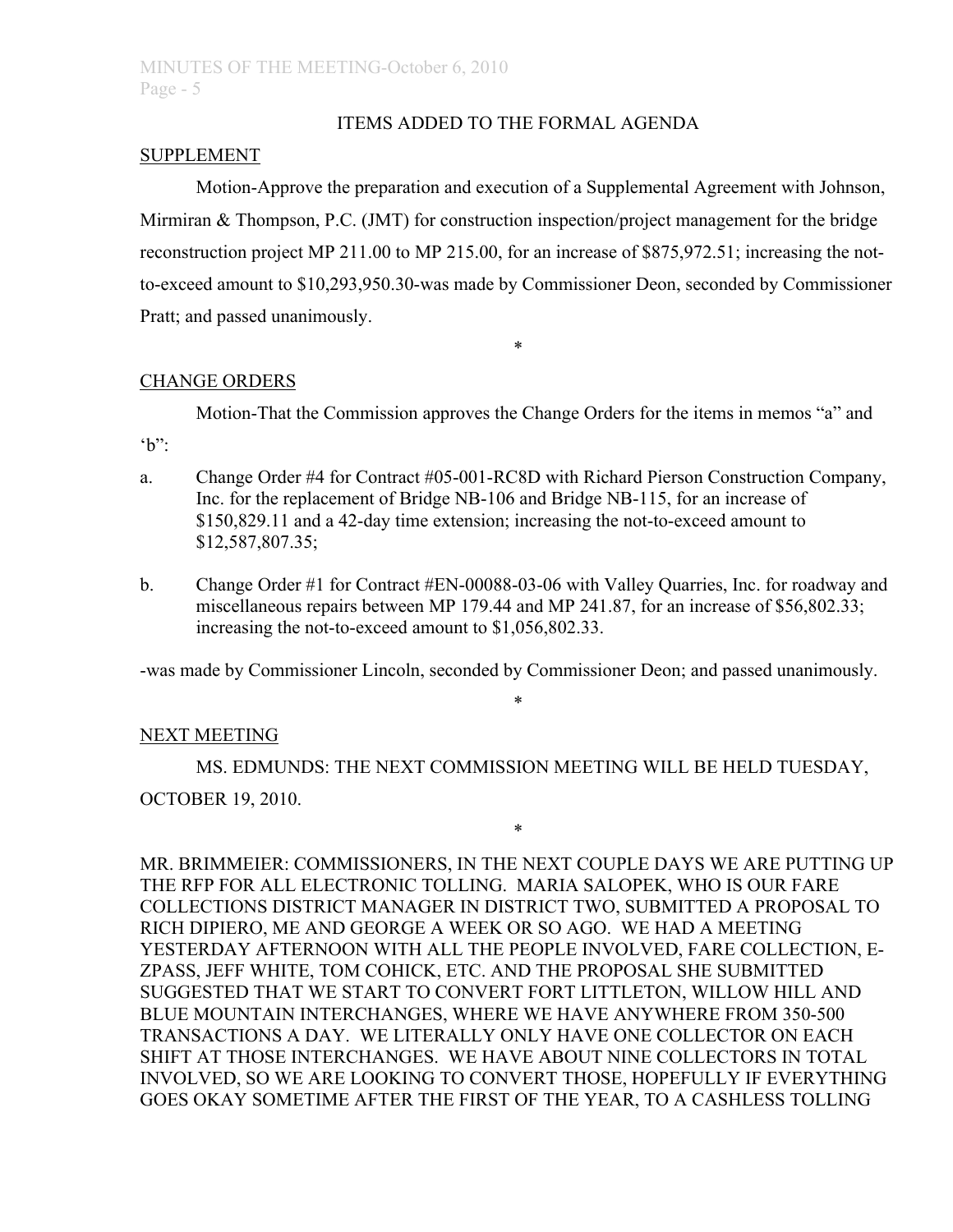FACILITY WHERE THE PATRONS WHO HAVE E-ZPASS WILL CONTINUE TO USE THAT AND THE PATRONS THAT DON'T HAVE E-ZPASS, WE ARE LOOKING AT LESS THAN 500 AT THE HIGHEST USED INTERCHANGE, WILL USE A CREDIT CARD. THEY WILL INSERT THE TICKET IN THE MACHINE LIKE YOU DO AT A PARKING GARAGE OR LIKE OHIO IS USING NOW; INSERT THE TICKET AND FOLLOW WITH A CREDIT CARD AND WE WILL GO ALL CASHLESS AT THOSE THREE INTERCHANGES. I JUST WANTED TO LET EVERYONE KNOW BECAUSE I NEGLECTED TO INCLUDE CRAIG IN THOSE DISCUSSIONS YESTERDAY AND HE IS GOING TO THE CAPITAL TODAY WHERE HE MAY BE ASKED QUESTIONS. WE ARE LEANING THAT WAY AND IF ALL THE TECHNOLOGY CAN BE COMPLETED, THAT IS THE WAY WE WILL GO.

COMMISSIONER LINCOLN: JOE, WHAT DOES THE UNION HAVE TO SAY ABOUT THAT?

MR. BRIMMEIER: WE HAVEN'T TALKED WITH THEM YET. WE DISCUSSED THIS WITH PAT CARO, WHO IS OUR LABOR RELATIONS GUY, WE DISCUSSED HOW WE WOULD DO THAT. MARIE BELIEVES THAT THREE OF THE COLLECTORS WILL RETIRE BECAUSE THEY HAVE ANYWHERE FROM 25-30 YEARS. THE OTHER SIX WILL BE ABSORBED PROBABLY AT BREEZEWOOD INTERCHANGE. ONCE WE FIND OUT WE CAN DO THIS, WE WILL THEN DISCUSS IT WITH THE UNION. JOCK HAPPENED TO BE IN THE BUILDING YESTERDAY, AND I TOLD HIM WHAT WE WERE TENTATIVELY LOOKING AT AND HE UNDERSTANDS. AS WE GET DOWN THE ROAD, WE WILL KEEP YOU POSTED.

COMMISSIONER LINCOLN: THANK YOU, WE APPRECIATE IT.

## ADJOURNMENT

MS. EDMUNDS: COMMISSIONERS, I HAVE NO OTHER ITEMS FOR CONSIDERATION. IF YOU HAVE NOTHING FURTHER, I REQUEST A MOTION FOR ADJOURNMENT.

Motion-That this meeting of The Pennsylvania Turnpike Commission be adjourned at 9:28

a.m.-was made by Commissioner Lincoln, seconded by Commissioner Lieberman; and passed unanimously.

\*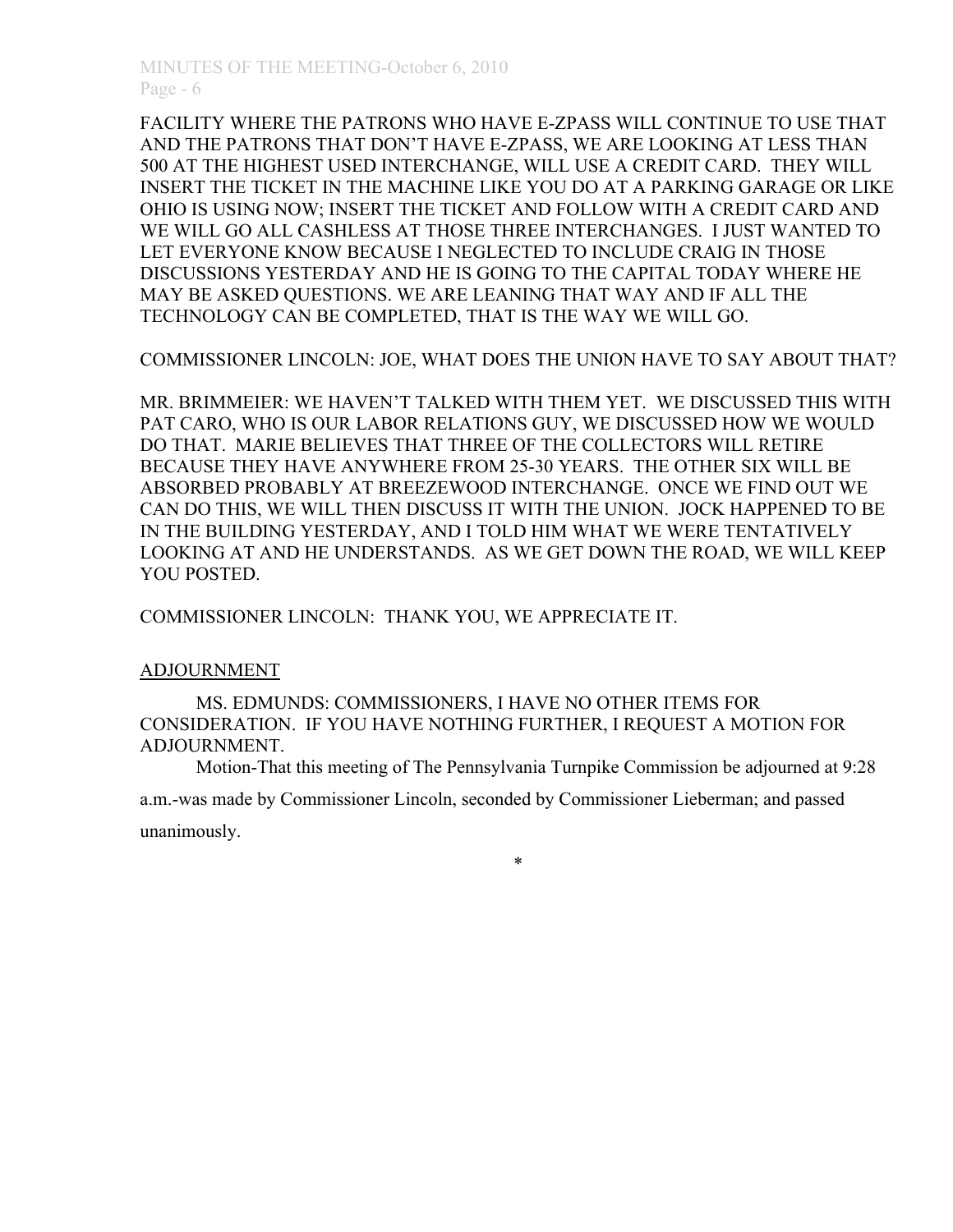PREPARED BY:

Ann Louise Edmunds Assistant Secretary Treasurer

10-06-10 APPROVED BY:

J. William Lincoln Secretary Treasurer